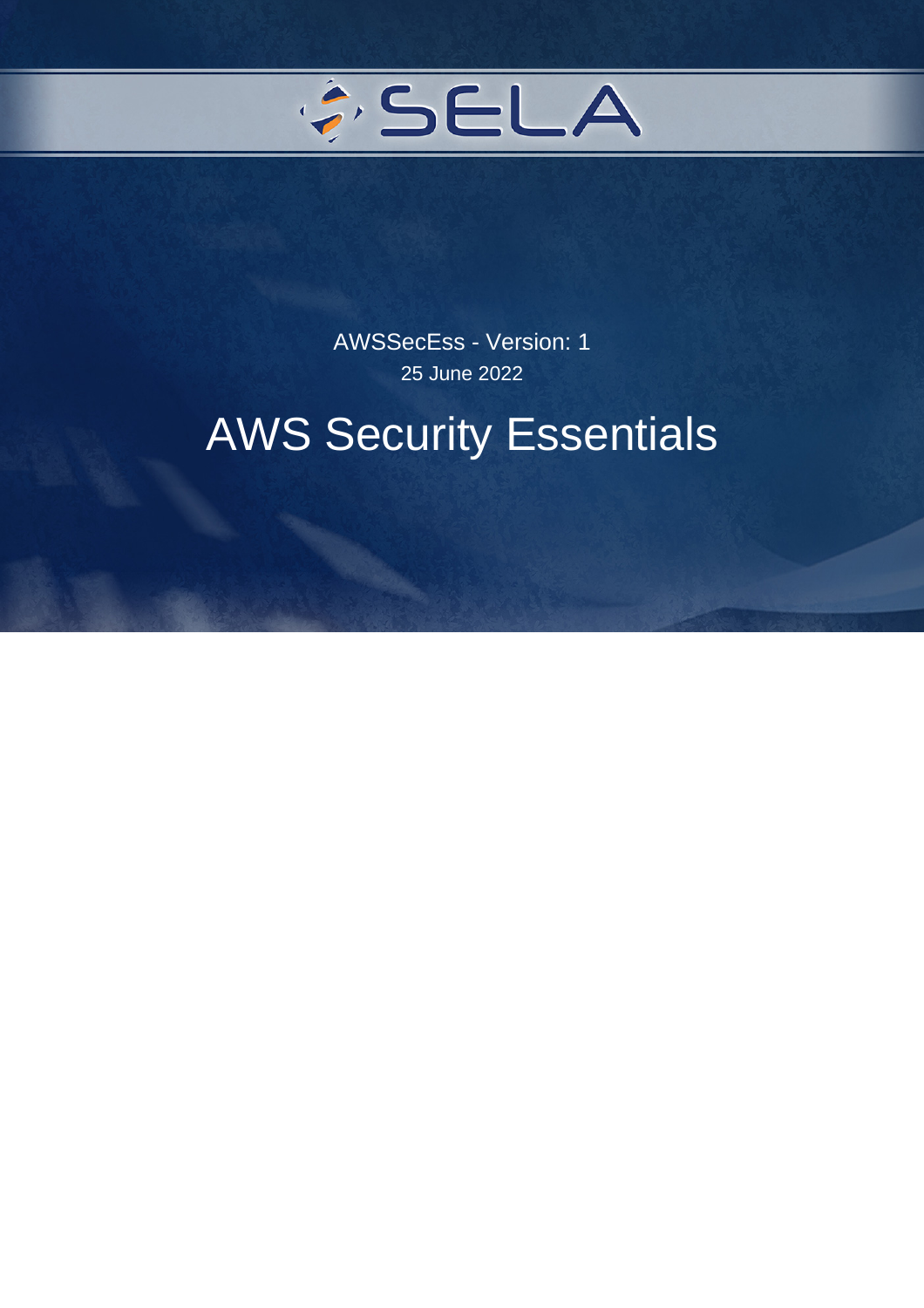

# AWS Security Essentials

AWSSecEss - Version: 1

# **1 days Course**

#### Description: Ī

AWS Security Essentials covers fundamental AWS cloud security concepts, including AWS access control, data encryption methods, and how network access to your AWS infrastructure can be secured. Based on the AWS Shared Security Model, you learn where you are responsible for implementing security in the AWS Cloud and what security-oriented services are available to you and why and how the security services can help meet the security needs of your organization. This course enables you to dive deep, ask questions, work through solutions, and get feedback from AWSaccredited instructors with deep technical knowledge. This is a fundamental level course and is a part of the AWS Security learning path.

#### Intended audience: I.

IT business-level professionals interested in cloud security practices Security professionals with minimal working knowledge of AWS

#### Prerequisites: Ï

Working knowledge of IT security practices and infrastructure concepts, familiarity with cloud computing concepts

#### Objectives: Ĭ

Identify security benefits and responsibilities when using the AWS Cloud Describe the access control and management features of AWS Understand the different data encryption methods to secure sensitive data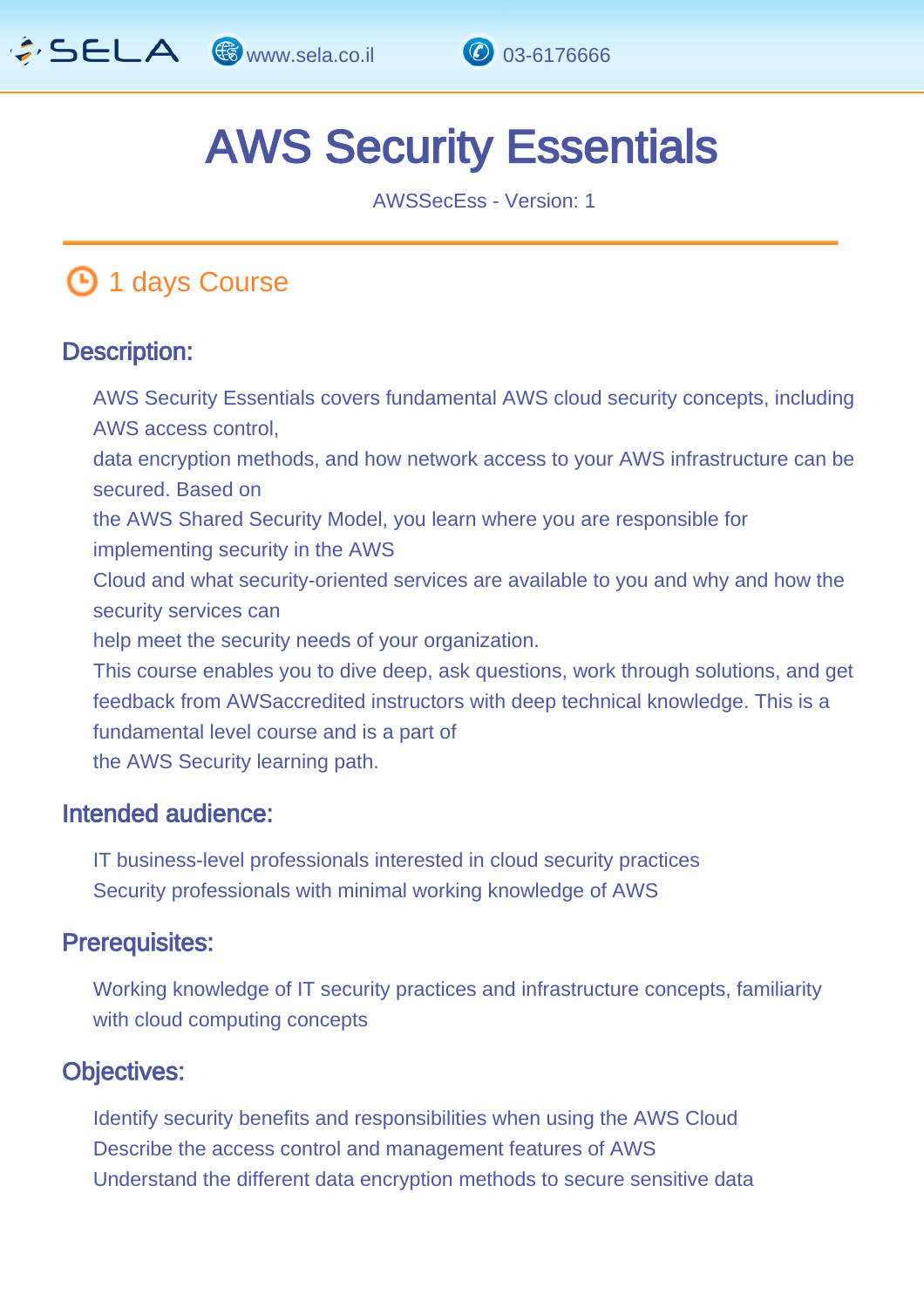$\hat{G}$  SELA  $\circledast$  www.sela.co.il  $\circledast$  03-6176666



Describe how to secure network access to your AWS resources Determine which AWS services can be used for security logging and monitoring

#### Topics: J.

### Module 1: Security on AWS

- Security design principles in the AWS Cloud
- AWS Shared Responsibility Model

## Module 2: Security OF the Cloud

- AWS Global Infrastructure
- Data Center Security
- Compliance and Governance

# Module 3: Security IN the Cloud – Part 1

- Identity and Access Management
- Data Protection
- Lab 01 Introduction to Security Policies

Module 4: Security IN the Cloud – Part 2

- Securing your infrastructure
- Monitoring and detective controls
- Lab 02 Securing VPC Resources with Security Groups

### Module 5: Security IN the Cloud – Part 3

- DDoS mitigation
- Incident response essentials
- Lab 03 Automating Incident Response with AWS Config and AWS Lambda